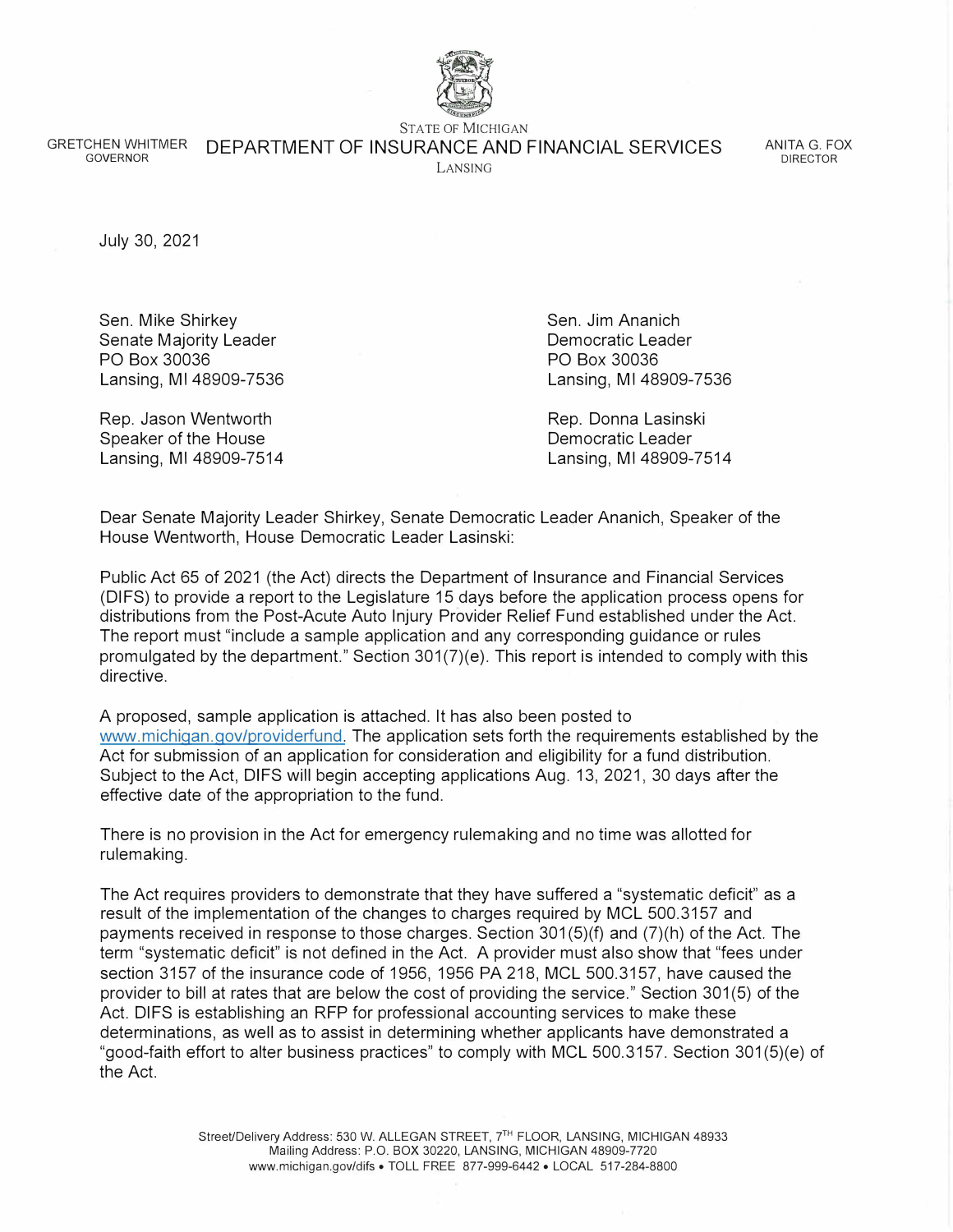The Act does not specify the standard for determining the amount of a distribution from the fund if an applicant demonstrates the requisite "systematic deficit" and meets the other requirements under the Act. The Act requires applicants to submit evidence of charges and payments received in response for applicable services in 2019 prior to the enactment of PA 21 and PA 22 of 2019. Accordingly, DIFS intends to determine an eligible applicant's distribution amount by calculating the difference between the amount of reimbursement under Section 3157 that led to the systematic deficit and the average amount charged as of January 1, 2019, multiplied by the number of instances of the same billed amount and amount paid for dates of service starting July 2, 2021 through the date of the DIFS Utilization Review order upholding that the auto insurer's determination of the reimbursable amount complies with Section 3157.

Sincerely,

*Austr Frx*<br>Aniva Fox<br>Pirector

**Director**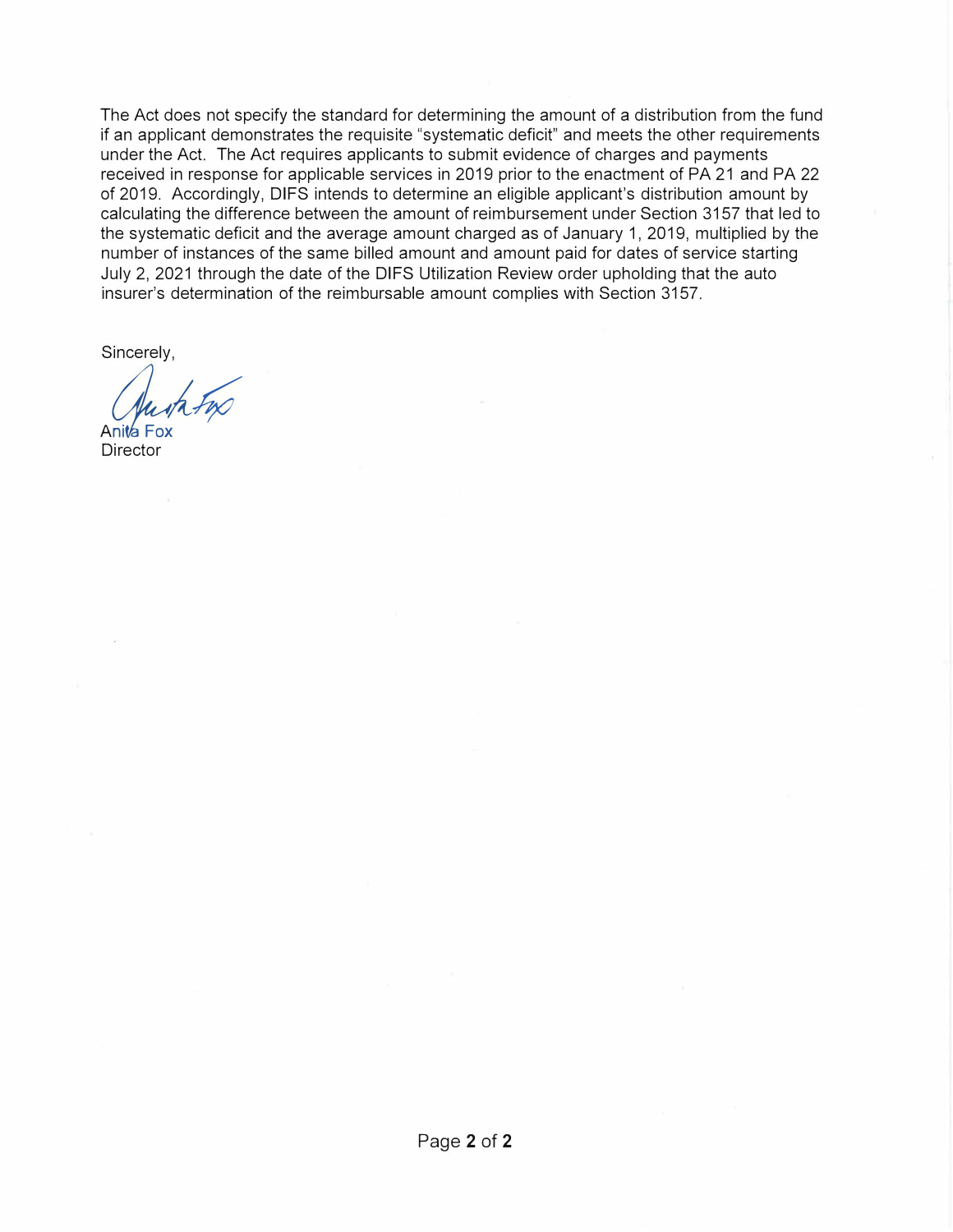# **POST-ACUTE AUTO INJURY PROVIDER RELIEF FUND APPLICATION FOR DISTRIBUTION**

Michigan Department of Insurance and Financial Services Office of Research, Rules, and Appeals [DIFS-ProviderFund@michigan.gov](mailto:DIFS-ProviderFund@michigan.gov) Fax: 517-763-0305

Pursuant to [Public Act 65](https://www.legislature.mi.gov/documents/2021-2022/publicact/pdf/2021-PA-0065.pdf) of 2021 (the Act), the Department of Insurance and Financial Services (DIFS) is responsible for administering the statutory requirements of the Post-Acute Auto Injury Provider Relief Fund (Fund).

**Instructions:** The Legislature has directed that DIFS may only consider applications which are complete and which include all required information and supporting documentation. See Section 301(7)(d) of the Act. Providers must meet all of the requirements established under the Act and this application to be eligible for a distribution from the Fund. See Section 301(5) and (7)(a) of the Act.

If more space is needed, you may attach a separate document containing one or more of your responses. Please clearly label the document(s) with the corresponding question number.

Please send this completed application and attachments to the email or fax number listed above.

#### **I. Provider Information**

| Provider (name of physician, hospital, clinic, or<br>other person/entity):                                                                                                                                                                          | <b>Authorized Provider Contact (name of</b><br>individual completing this application): |  |  |  |
|-----------------------------------------------------------------------------------------------------------------------------------------------------------------------------------------------------------------------------------------------------|-----------------------------------------------------------------------------------------|--|--|--|
| <b>National Provider Identifier (NPI):</b>                                                                                                                                                                                                          | <b>Phone Number:</b>                                                                    |  |  |  |
| <b>Provider's SIGMA Vendor Customer ID Number:</b><br>NOTE: Registration of an account is required before you submit your application.                                                                                                              |                                                                                         |  |  |  |
| <b>Provider Address:</b>                                                                                                                                                                                                                            | <b>Fax Number:</b>                                                                      |  |  |  |
|                                                                                                                                                                                                                                                     | <b>Email Address:</b>                                                                   |  |  |  |
| Has this provider received a distribution from the Fund before? If so, please list the date and<br>amount of the prior distribution(s)? NOTE: A provider cannot be awarded more than \$500,000 in a<br>calendar year. Section 301(7)(k) of the Act. |                                                                                         |  |  |  |



#### Michigan Department of Insurance and Financial Services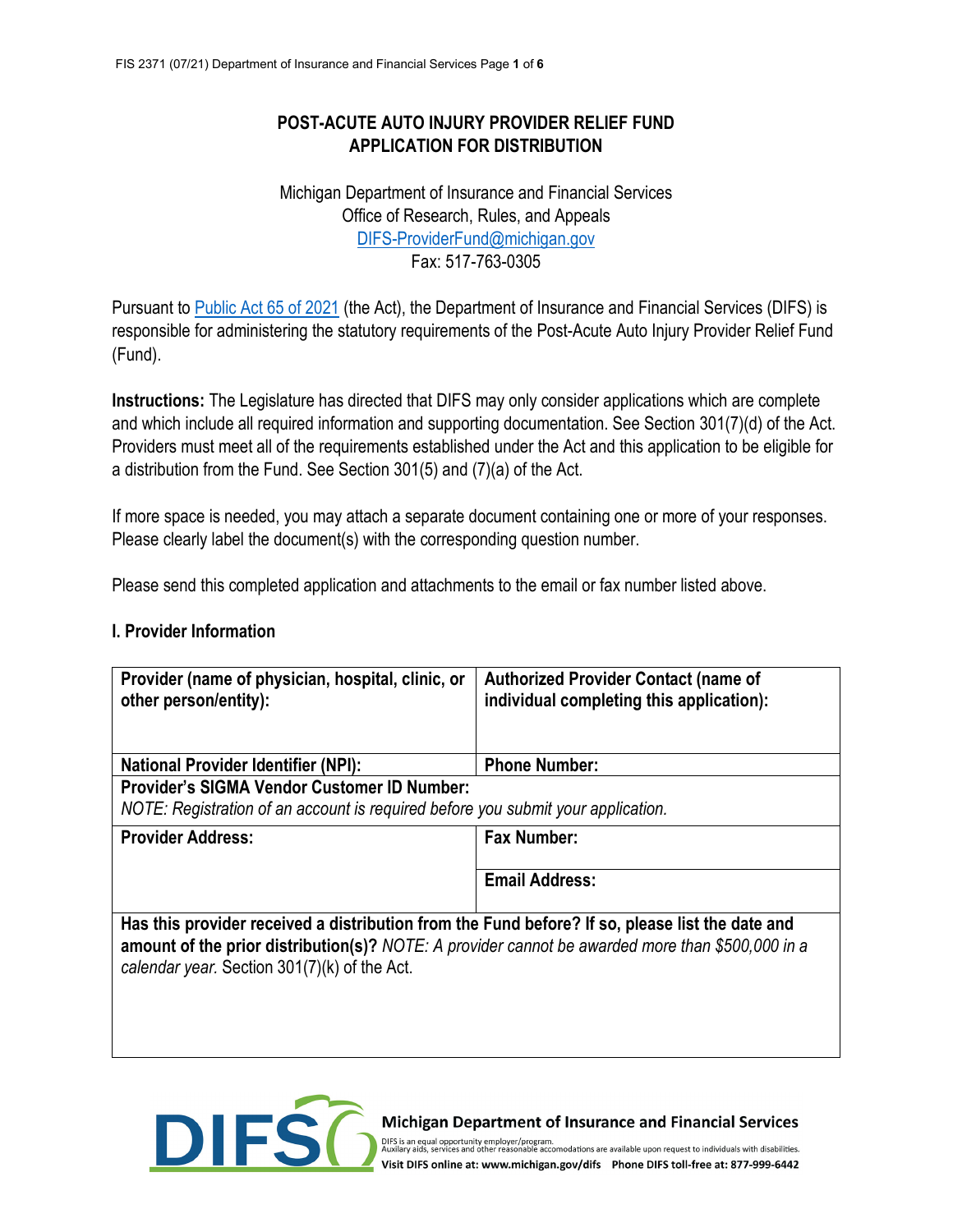## **II. Provider's Eligibility**

### **a. You must meet the Act's definition of "provider."** See Section 301(13)(d) of the Act.

Please check any of the following that apply to the provider as set forth in Section 301(13)(d):

 $\Box$  It is "a post-acute brain or spinal injury clinic or other person that renders treatment or training."

☐ It is "a post-acute brain or spinal injury attendant care provider."

Please provide an explanation addressing whether the provider meets this requirement. Please also specifically identify any supporting documentation you have attached to this application.

## **b. "A provider that enters this state as a new licensee or that reorganizes, reincorporates, or otherwise reestablishes itself in the same or similar business under a new name after January 1, 2019, is not eligible to receive money from the [F]und."** Section 301(6) of the Act.

Please check any of the following that apply to the provider:

- $\Box$  It entered Michigan as a new licensee after January 1, 2019.
- $\Box$  It reorganized, reincorporated, or otherwise reestablished in the same or similar business under a new name after January 1, 2019.

Please provide an explanation addressing whether the provider meets this requirement. Please also specifically identify any supporting documentation you have attached to this application.



Michigan Department of Insurance and Financial Services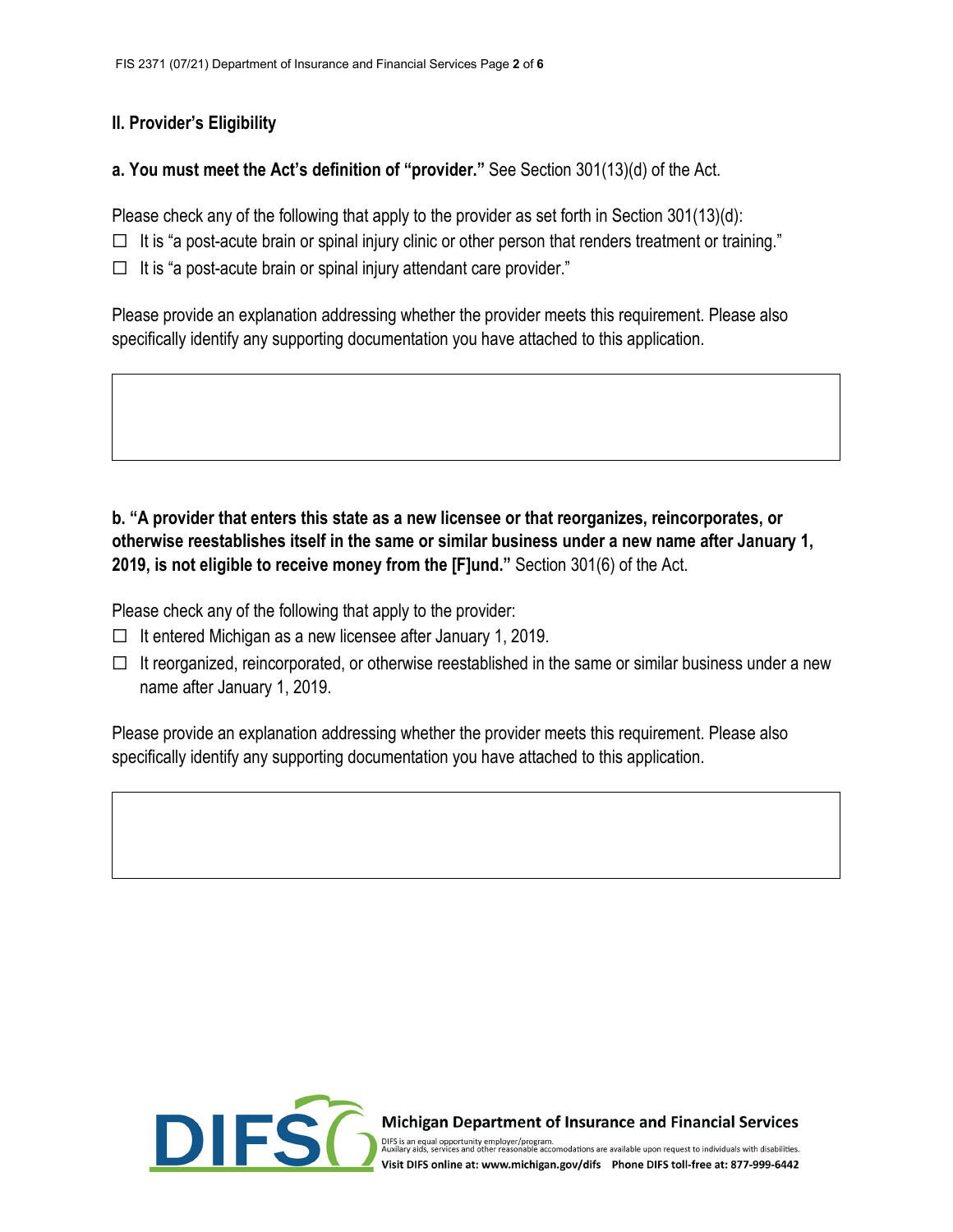**c. The fees under MCL 500.3157 must "have caused the provider to bill at rates that are below the cost of providing the service."** Section 301(5) of the Act.

Please provide an explanation addressing whether the provider meets this requirement. Please also specifically identify any supporting documentation you have attached to this application.

**d. The provider must submit "[d]ocumentation, including full financial statements, indicating a systematic deficit caused by changes to charges, as required by [MCL 500.3157], and payments received in response to those charges."** Section 301(5)(f) of the Act.

As set forth in the Act, lost profits alone are not enough to demonstrate eligibility for a distribution from the Fund; the provider must show it is "experiencing a systematic deficit with respect to services offered to persons injured in motor vehicle accidents." Section 301(7)(h) of the Act. Note that audited financial statements may be given greater weight.

Please provide an explanation addressing whether the provider meets this requirement. Please also specifically identify any supporting documentation you have attached to this application.

## **e. The provider must submit "[d]ocumentation indicating a good-faith effort to alter business practices to adhere to [MCL 500.3157]."** Section 301(5)(e) of the Act.

Please provide an explanation addressing whether the provider meets this requirement. Please also specifically identify any supporting documentation you have attached to this application.



Michigan Department of Insurance and Financial Services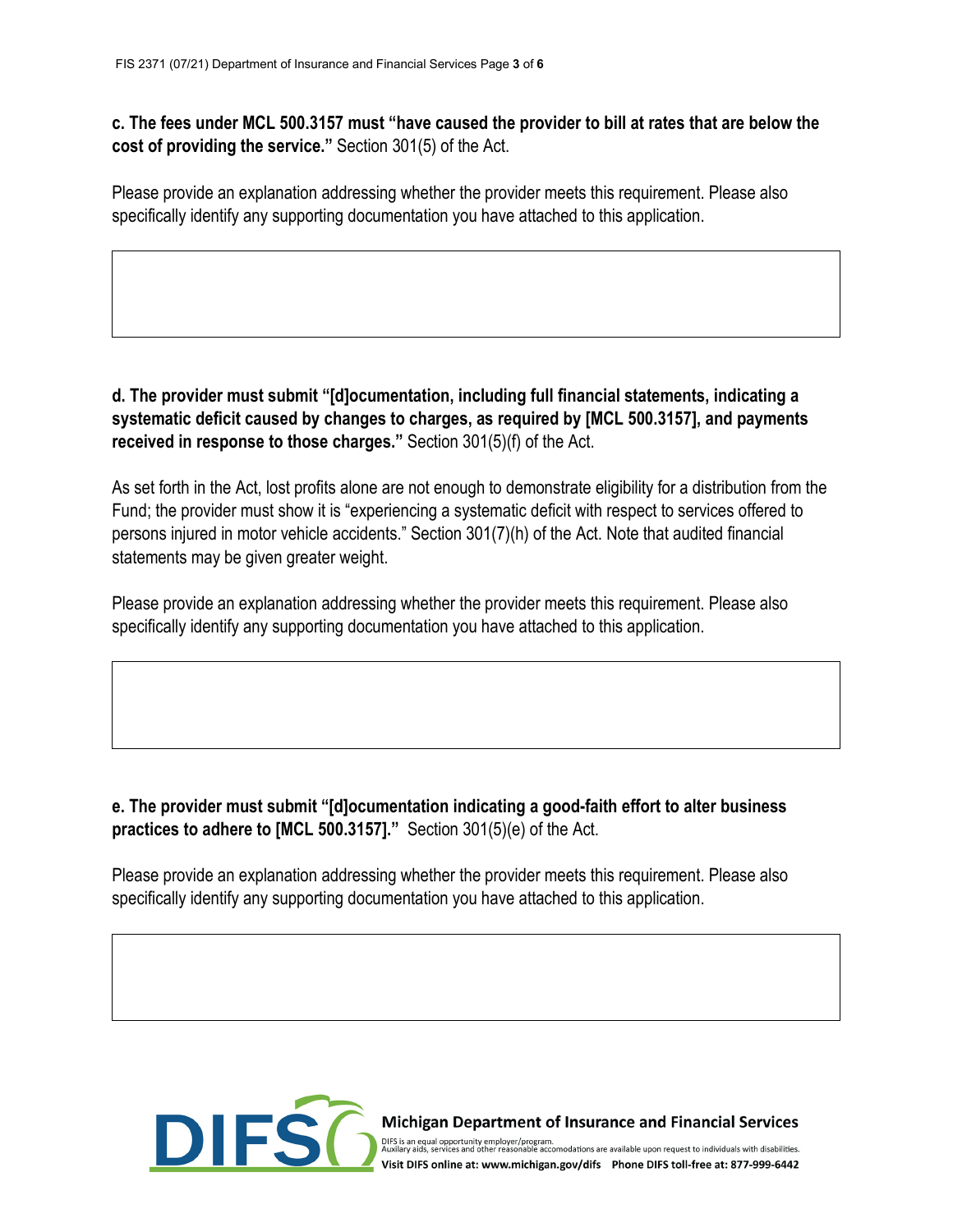### **III. Additional Required Information and Documentation**

For each requirement below, provide the required information and specifically identify any supporting documentation you have attached to this application.

**a. "The total number of patients treated by the provider and the entities billed for each patient."** Section 301(5)(a) of the Act.

**b. "A full list of charges and payments received in response to those charges and supporting invoices for all charges that were charged to and paid by auto insurers for motor-vehicle-accidentrelated care in 2019."** Section 301(5)(b) of the Act.

**c. "A full list of charges and payments received in response to those charges and supporting invoices for all charges that were charged to and paid by other forms of insurance or other entities for non-motor-vehicle-accident-related care in 2019."** Section 301(5)(c) of the Act.

**d. "[M]etrics on all charges and payments received in response to those charges under [MCL 500.3157]" that are believed to be "inadequate."** See Section 301(5)(g) and (8)(d).



Michigan Department of Insurance and Financial Services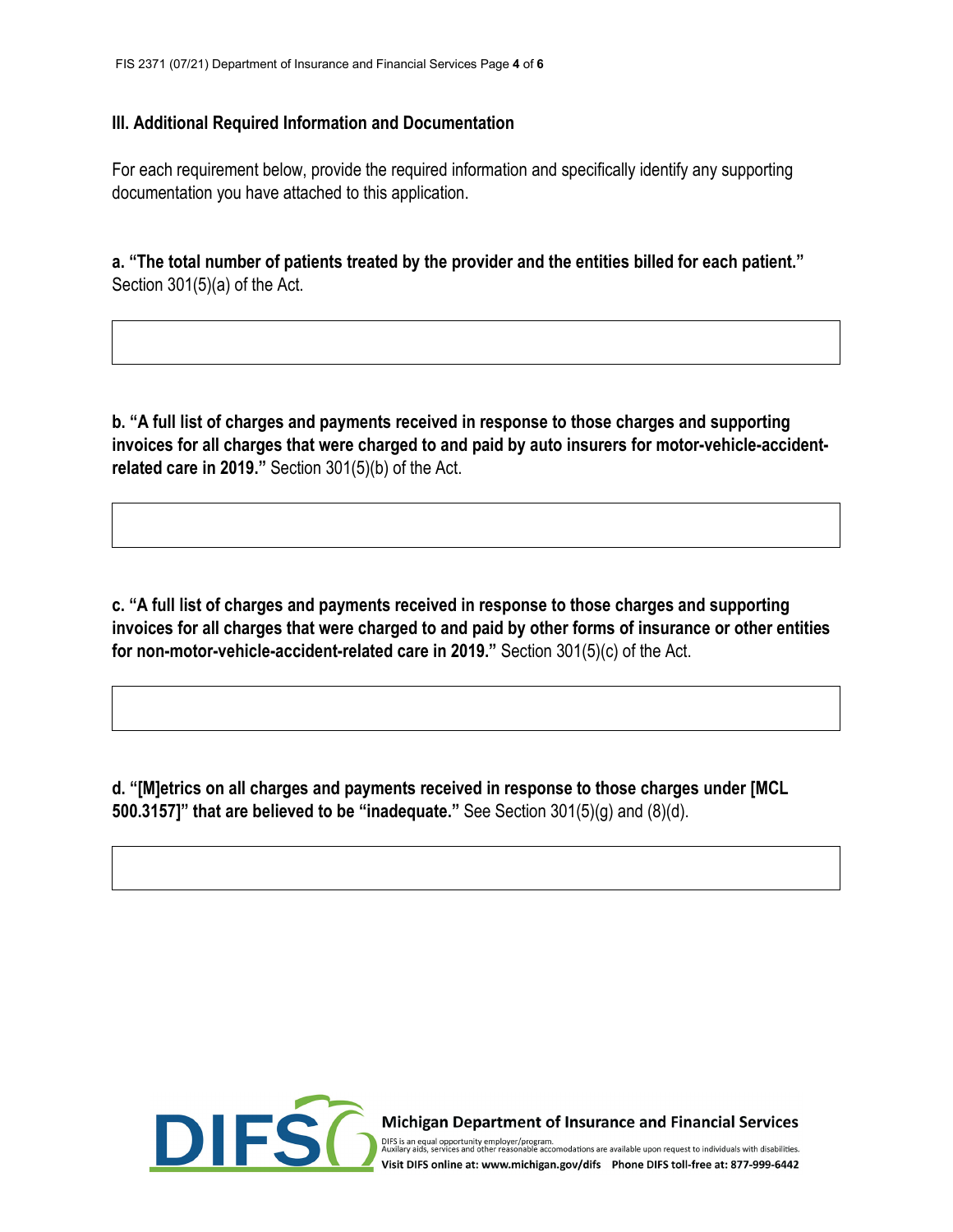## **IV. Eligible Provider's Charges**

| Date(s)<br>0f<br><b>Service</b> | <b>Service</b><br>Provided | Does the<br><b>Service have</b><br>a Medicare<br>Code?*<br>answer "no" or<br>"yes" and<br>provide code) | Amount of<br><b>Attempted</b><br><b>Billed</b><br>Charge** | <b>Amount Paid at</b><br>the Charged<br>Rate or<br><b>Otherwise</b><br>Reimbursed** | Cost of<br>Providing<br>the Service | <b>DIFS</b><br><b>Utilization</b><br><b>Review Case</b><br>Number*** |
|---------------------------------|----------------------------|---------------------------------------------------------------------------------------------------------|------------------------------------------------------------|-------------------------------------------------------------------------------------|-------------------------------------|----------------------------------------------------------------------|
|                                 |                            |                                                                                                         |                                                            |                                                                                     |                                     |                                                                      |
|                                 |                            |                                                                                                         |                                                            |                                                                                     |                                     |                                                                      |
|                                 |                            |                                                                                                         |                                                            |                                                                                     |                                     |                                                                      |
|                                 |                            |                                                                                                         |                                                            |                                                                                     |                                     |                                                                      |
|                                 |                            |                                                                                                         |                                                            |                                                                                     |                                     |                                                                      |
|                                 |                            |                                                                                                         |                                                            |                                                                                     |                                     |                                                                      |
|                                 |                            |                                                                                                         |                                                            |                                                                                     |                                     |                                                                      |

Please fill out the table below for *each charge*.

# **\*a. The service pertaining to the charge for which a distribution from the Fund is being sought must lack a "Medicare code."** Section 301(5) of the Act.

Please provide an explanation addressing whether the provider meets this requirement. Please also specifically identify any supporting documentation you have attached to this application.

**\*\*b. The provider must submit "[e]vidence to demonstrate that the provider attempted to bill for a service" (that lacks a "Medicare code") and "has not been paid at the charged rate or otherwise reimbursed."** Section 301(5)(d) of the Act.

Please provide an explanation addressing whether the provider meets this requirement. Please also specifically identify any supporting documentation you have attached to this application.



**Michigan Department of Insurance and Financial Services**